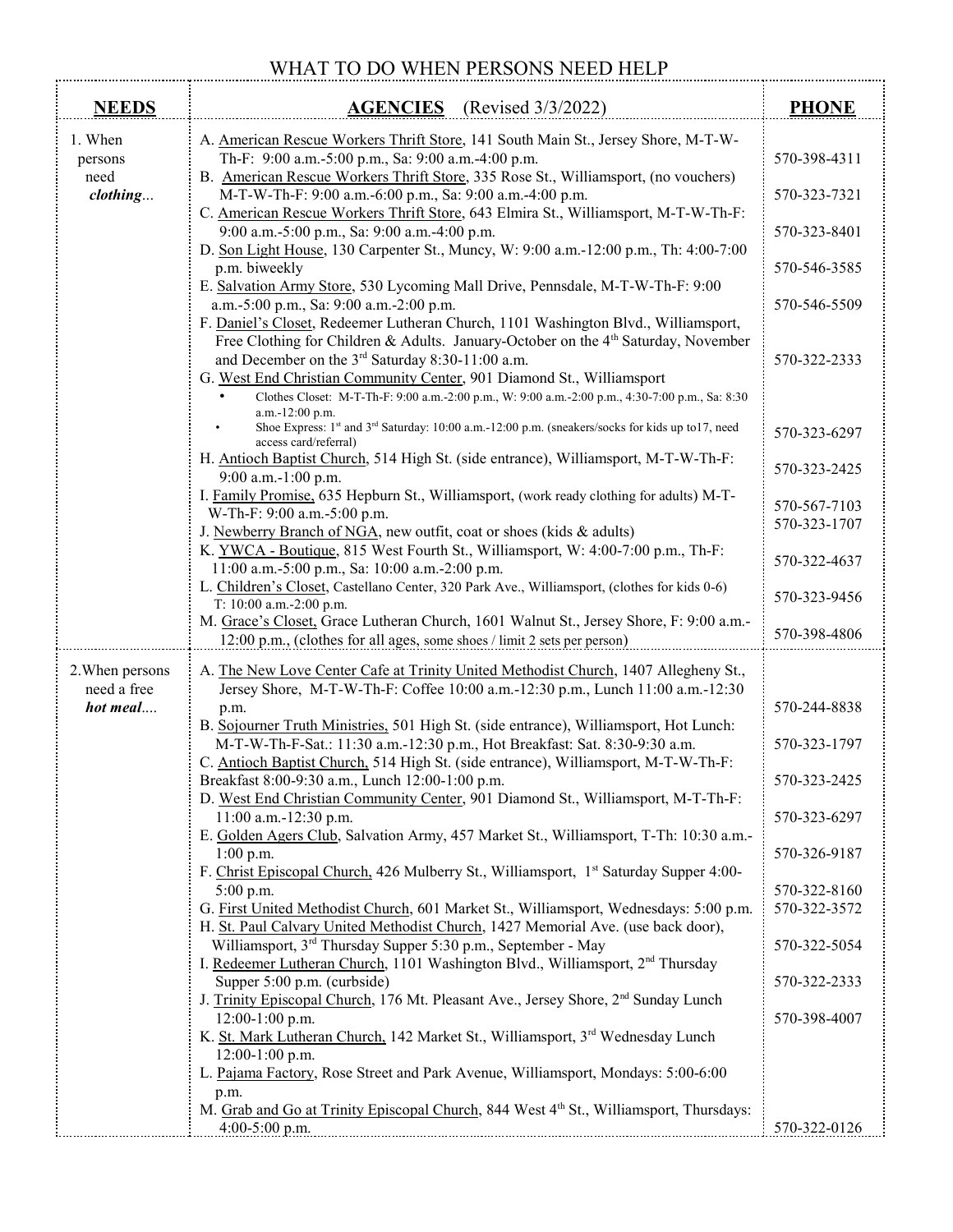| 3. When<br>persons<br>need supplies     | A. United Churches Of Lycoming County Food Pantry, 202 East Third St. Rear,<br>Williamsport, T-Th: 10:15 a.m. - 12:00 p.m. (by appointment)<br>B. Salvation Army, 457 Market St., Williamsport, M & F: 9:30 -11:30 a.m. and 1:00- | 570-322-1657                 |
|-----------------------------------------|-----------------------------------------------------------------------------------------------------------------------------------------------------------------------------------------------------------------------------------|------------------------------|
| of additional                           | 2:30 p.m., Wednesdays 1-2:30p.m.<br>C. American Rescue Workers, Social Service Center, 337 Bridge Street, Williamsport,                                                                                                           | 570-326-9187                 |
| $food$<br>N <sub>o</sub>                | M-T-Th-F: 9:00 a.m.-12:00 p.m. and 1:00-3:00 p.m., Wednesdays: 1:00-4:00 p.m.<br>D. New Love Center, 229 South Broad St., Jersey Shore, 2 <sup>nd</sup> and 4 <sup>th</sup> Fridays 9:00 a.m.-                                    | 570-323-8401                 |
| appointments<br>needed                  | 12:00 p.m. and 1:00-3:00 p.m.<br>E. Son Light House, 130 Carpenter St., Muncy, Wednesdays: 8:00 a.m.-12:00 p.m.,                                                                                                                  | 570-772-3275                 |
| unless<br>noted.                        | Thursdays: 4:00-7:00 p.m. (biweekly)<br>F. WIC Program, 612 West 4 <sup>th</sup> St., Williamsport M-T-W-Th-F: 8:00 a.m.-4:00 p.m.                                                                                                | 570-546-3585                 |
|                                         | Appointment only. No emergencies. (For pregnant, postpartum $\&$ breast feeding<br>women, and for children up to age 5.)                                                                                                          | 570-322-7656                 |
|                                         | G. Antioch Baptist Church Pantry, 514 High St., Williamsport, M-T-W-Th-F: 10:00<br>a.m.-12:00 p.m.(call ahead), F-Sa: 10:00 a.m.-11:00 p.m. (food boxes)                                                                          | 570-323-2425                 |
|                                         | H. West End Food Bank, 911 Diamond St., Williamsport (Includes 7 <sup>th</sup> Ave to Linden to<br>Duboistown, Cogan Station, Ralston, etc.), 1 <sup>st</sup> and 4 <sup>th</sup> Thursdays 12:00-2:15 p.m. (call                 | 570-323-1891                 |
|                                         | first)<br>I. St. Ann's Mary Carlucci Pantry, 1220 Northway Rd., Rear of Church, near Grotto,                                                                                                                                      |                              |
|                                         | Williamsport, 3 <sup>rd</sup> Saturday 10:00-11:00 a.m. Alternate time by appointment.<br>J. Family Promise Food Pantry, 635 Hepburn St., Williamsport, M-T-W-Th: 9:00 a.m.-3:00                                                  | 570-322-5935                 |
|                                         | p.m.<br>K. Meals on Wheels, Office of the Aging, 2138 Lincoln St., Williamsport, M-T-W-Th-F:<br>8:00 a.m.-5:00 p.m. (Assessments needed - must be homebound and 60+)                                                              | 570-567-7103                 |
|                                         | L. Footprints Food Pantry, Bower Street Ext., Montgomery, 2 <sup>nd</sup> Thursday 10:00 a.m.-                                                                                                                                    | 570-323-3096                 |
|                                         | 5:00 p.m.<br>M. St. Joseph the Worker Parish, 711 West Edwin St., Williamsport, Wednesdays:                                                                                                                                       | 570-337-7146                 |
|                                         | 4:00-5:00 pm.<br>N. Christ Community Worship Center, 436 West 4th St., Williamsport, 2 <sup>nd</sup> Saturdays                                                                                                                    | 570-323-9456                 |
|                                         | 9:00 a.m.-12:00 p.m.<br>O. Fresh Express, First United Methodist Church, 604 Market St. (Ross St. door),                                                                                                                          | 570-322-7141                 |
|                                         | Williamsport, 2 <sup>nd</sup> and 4 <sup>th</sup> Wednesdays 2:00 p.m.<br>P. Lycoming County Assistance Office, 400 Little League Blvd., Williamsport, Food                                                                       | 570-322-3572                 |
|                                         | <b>Stamps</b><br>Q. Diamond Street Christian Church, 822 Diamond St., Williamsport, 1 <sup>st</sup> and 3 <sup>rd</sup> Sundays                                                                                                   | 570-327-3300                 |
|                                         | $1:00-2:00$ p.m.<br>R. Sojourner Truth Ministry, 501 High St. (side entrance), Williamsport, M-T-W-Th-F:                                                                                                                          | 570-323-2747                 |
|                                         | 10:00 a.m.-12:30 p.m.<br>S. West End Christian Community Center Community Cupboard, 901 Diamond St.,                                                                                                                              | 570-323-1797                 |
|                                         | Williamsport, M-T-W-Th-F: 9:00 a.m.-2:00 p.m.                                                                                                                                                                                     | 570-323-6297                 |
| 4. When persons<br>need a little food,  | A. New Covenant United Church of Christ, 202 East Third St., Williamsport<br>B. Christ Episcopal Church, 426 Mulberry St., Williamsport                                                                                           | 570-326-3308<br>570-322-8160 |
| there are <i>blessing</i>               | C. First Church of Christ (Disciples), 1250 Almond St., Williamsport                                                                                                                                                              | 570-323-6325                 |
| <b>boxes</b> outside for<br>use 24/7 at | D. Trinity Episcopal Church, 844 West Fourth St., Williamsport<br>E. St. John's Newberry United Methodist Church, 2101 Newberry St., Williamsport                                                                                 | 570-322-0126<br>570-326-5569 |
| 5. When                                 | A. American Rescue Worker's Men's Shelter, 643 Elmira St., Williamsport, M-T-W-<br>Th-F: 9:00 a.m.-4:00 p.m.                                                                                                                      |                              |
| persons<br>are                          | B. YWCA - Liberty House, (single women & women with children), 815 West Fourth                                                                                                                                                    | 570-323-8401                 |
| homeless                                | St., Williamsport<br>C. Family Promise, (for families), 635 Hepburn St., Williamsport, M-T-W-Th-F: 9:00                                                                                                                           | 570-322-4637                 |
|                                         | a.m.-5:00 p.m.<br>D. Saving Grace Homeless Shelter, 324 Campbell St., Williamsport, M-T-W-Th-F-Sa-                                                                                                                                | 570-567-7103                 |
|                                         | Su: 4:00 p.m.-8:00 a.m.                                                                                                                                                                                                           | 570-323-4130                 |
| 6. When<br>persons                      | A. American Rescue Workers, 337 Bridge St., Williamsport, by appointment<br>B. Dept. Of Welfare, 400 Little League Blvd., Williamsport, Emergency Housing Funds,                                                                  | 570-323-8401                 |
| need rent<br>(all limited)              | M-T-W-Th-F: 8:00 a.m.-5:00 p.m.<br>C. Consumer/Advantage Credit Counselingsee contact info in 18-M                                                                                                                                | 570-327-3300<br>877-867-4014 |
|                                         |                                                                                                                                                                                                                                   |                              |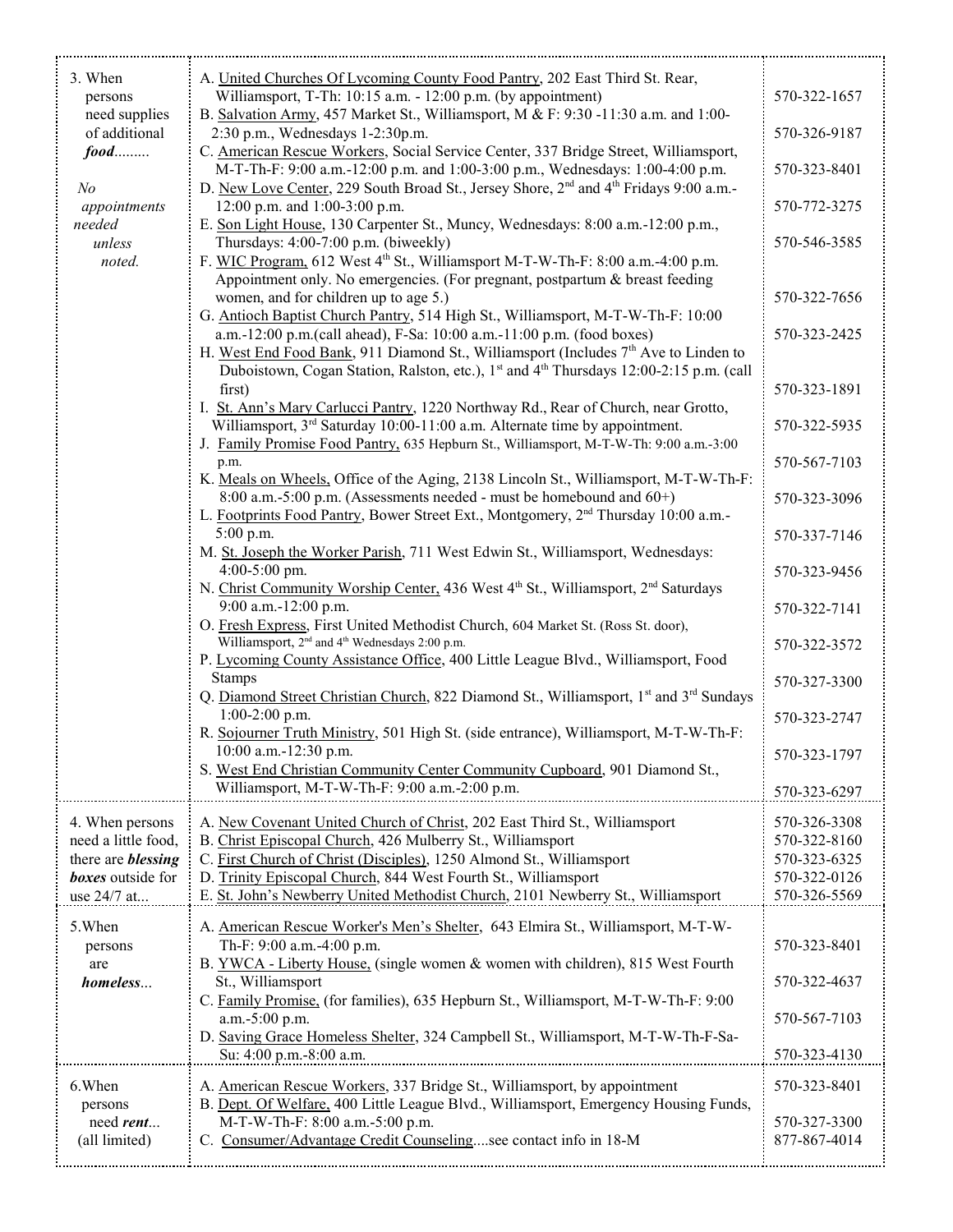| 7. When persons<br>need jobs or<br><b>Employment</b><br><b>Skills</b> and<br>Services | A. Career Link Lycoming & Veterans Services, 329 Pine St., Williamsport, M-T-W-Th:<br>8:30 a.m. -4:30 p.m., F: 9:00 a.m. -4:00 p.m.<br>B. YES to the Future, www.csiu.org/YES, (youth 16-24, not in school)<br>C. Counseling Services, Penn College, 1 College Ave., Williamsport, (Students &<br>Alumni only) M-T-W-Th-F: 8:00 a.m.-4:30 p.m. Career Services, 570-327-4502.<br>Disability Services, 570-327-5225.<br>C. Office of Vocational Rehabilitation, 208 West Third St. Suite 102, Williamsport, (for<br>eligible persons with disabilities seeking employment) M-T-W-Th-F: 8:00 am.-4:30 p.m.<br>D. A4TD Job Training, 24 East Third St., Williamsport, (for persons 55+) M-T-W-Th:<br>8:00 a.m.-3:30 p.m.             | 570-601-5465<br>570-238-3400<br>570-327-4765<br>570-327-3600<br>570-327-9070                                 |
|---------------------------------------------------------------------------------------|-----------------------------------------------------------------------------------------------------------------------------------------------------------------------------------------------------------------------------------------------------------------------------------------------------------------------------------------------------------------------------------------------------------------------------------------------------------------------------------------------------------------------------------------------------------------------------------------------------------------------------------------------------------------------------------------------------------------------------------|--------------------------------------------------------------------------------------------------------------|
| 8. When<br><b>Veterans</b><br>need assistance                                         | A. The Vet Center, 49 East Fourth St. Suite 104, Williamsport, (mental health<br>counseling) M-T-W-Th-F: 8:00 a.m.-4:30 p.m.<br>B. V A Medical Clinic, Wenner Building, 1705 Warren Ave. Suite 304, Williamsport,<br>M-T-W-Th-F: 8:00 a.m.-4:30 p.m.<br>C. Lycoming County Veterans Affairs, 330 Pine St. Suite 401, Williamsport, (benefits)<br>D. American Legion Post #1, 10 East Third St., Williamsport                                                                                                                                                                                                                                                                                                                      | 570-327-5281<br>570-322-4791<br>570-327-2365<br>570-323-9409                                                 |
| 9. When<br>persons need<br>emergency<br>fuel<br>assistance                            | A. Department of Welfare, (LIHEAP, Regular and Crisis Programs), 400 Little League<br>Blvd., Williamsport, M-T-W-Th-F: 8:00 a.m.-5:00 p.m.<br>B. United Churches Fuel Bank, Administered by STEP Outreach, M-T-W-Th-F: 9:00<br>a.m.-5:00 p.m. (person must have applied for state funding)<br>C. STEP Utilities Assistance Program, 2138 Lincoln St., Williamsport, M-T-W-Th-F:<br>9:00 a.m.-5:00 p.m.                                                                                                                                                                                                                                                                                                                            | 570-327-3497<br>570-327-5485<br>570-327-5485                                                                 |
| 10. When<br>persons<br>need<br>furniture                                              | A. Son Light House, 130 Carpenter St., Muncy, W: 8:00 a.m. -12:00 p.m., Th: 4:00-7:00 p.m., biweekly<br>B. American Rescue Workers Store, 643 Elmira St., Williamsport, M-T-W-Th-F: 9:00<br>a.m.-6:00 p.m.<br>C. Salvation Army, 530 Lycoming Mall Dr., Pennsdale, M-T-W-Th-F: 9:00 a.m.-5:00<br>p.m., Sa: 9:00 a.m.-2:00 p.m. (vouchers)<br>D. Expectations for Women, 500 Pine St., Williamsport, (baby furniture and products),<br>M-W: 10:00 a.m.-6:00 p.m., T-Th: 10:00 a.m.-8:00 p.m., F: 10:00 a.m.-2:00 p.m.<br>E. Safe Kids & Car Seats, (for newborns), Coroner's Office, 48 West Third St.,<br>Williamsport<br>F. American Legion Post #1, 10 East Third St., Williamsport, (available to anyone)<br>G. Cribs for Kids | 570-546-3585<br>570-323-8401<br>570-546-5509<br>570-321-8240<br>570-327-2305<br>570-323-9409<br>412-322-5680 |
| 11. When<br>persons need<br>utility<br>assistance                                     | A. STEP Utilities Assistance Program, 2138 Lincoln St., Williamsport, M-T-W-Th-F:<br>9:00 a.m.-5:00 p.m. (includes help for PPL and UGI customers)<br>B. PG Energy Program, (Must be on a payment plan)<br>C. PPL-CARE, M-T-W-Th-F: 8:00 a.m.-5:00 p.m. (Must be on a payment plan for<br>electric)<br>D. Salvation Army, 457 Market St., Williamsport (by appointment)<br>E. American Rescue Workers, Social Services Center, 337 Bridge St., Williamsport, F:<br>$9:00$ a.m.-4:00 p.m. (by appointment)<br>F. Public Utility Commission, A final decision for safe, reliable, reasonably priced,<br>electric, gas, water, and telephone.                                                                                        | 570-327-5485<br>800-820-8620<br>800-342-5775<br>570-326-9187<br>570-323-8401<br>800-692-7380                 |
| 12. When<br>persons need<br>pastoral care                                             | A. Shepherd of the Streets Ministry, 320 Park Ave., Williamsport, M-T-W-Th: 9:00<br>a.m.-12:00 p.m. (both counseling & referral)<br>B. Sojourner Truth Ministries, 501 High St., Williamsport, M-T-W-Th-F: 9:00 a.m.-<br>1:00 p.m.                                                                                                                                                                                                                                                                                                                                                                                                                                                                                                | 570-322-6538<br>570-323-1797                                                                                 |
| 13. When<br>persons<br>need help with<br>prescriptions                                | A. Shepherd of the Street, 320 Park Ave., Williamsport, M-T-W-Th: 9:00 a.m.-12:00<br>p.m.<br>B. PaceNet & Pace, Office of the Aging, 2138 Lincoln St., Williamsport, M-T-W-Th-F:<br>8:00 a.m.-5:00 p.m.<br>C. PA Patient Assistance Program, Dept. Of Public Assistance, 400 Little League Blvd.,<br>Williamsport (for 19-64 year olds not receiving Medicaid)                                                                                                                                                                                                                                                                                                                                                                    | 570-322-6538<br>570-323-3096<br>570-327-3497                                                                 |
| 14. When<br>persons face<br><b>HIV/AIDS</b>                                           | A. AIDS Resource, 500 West Third St., Williamsport, M-T-W-Th-F: 9:00 a.m.-5:00<br>p.m. (support services for those infected and affected with HIV or AIDS)<br>B. PA. Department of Health, 1100 Commerce Park Dr. Suite 109, Williamsport                                                                                                                                                                                                                                                                                                                                                                                                                                                                                         | 570-322-8448<br>570-327-3400                                                                                 |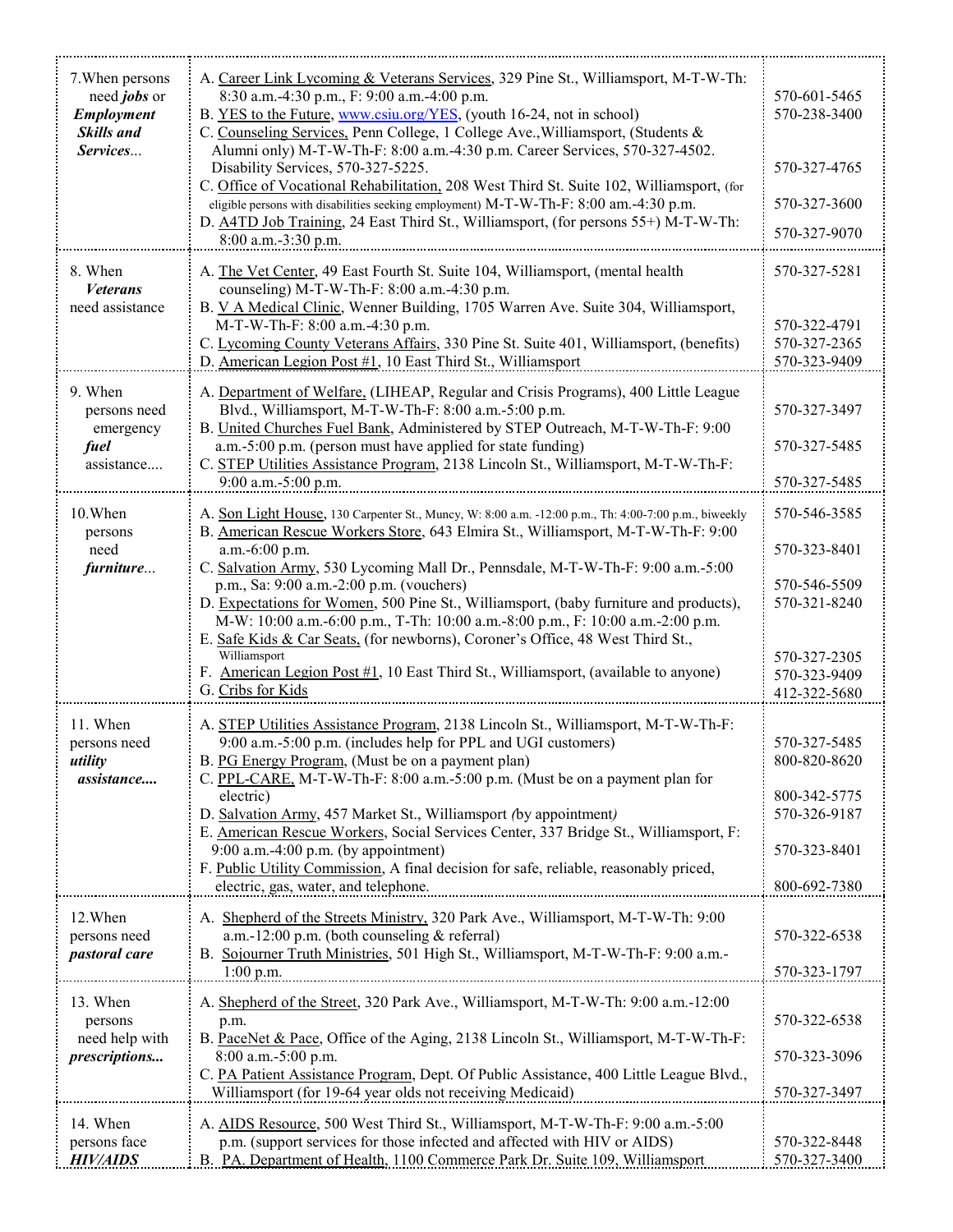| 15. When<br>persons<br>need<br>medical<br>help<br>16. When<br>persons<br>have serious<br>drug &<br>alcohol<br>problems | A. River Valley Health and Dental Center, 471 Hepburn St., Williamsport, M-T-W-Th:<br>7:45 a.m.-6:45 p.m., F: 7:45 a.m.-4:45 p.m.<br>B. Healthy Kids Help-Line, Medical information and help for uninsured children<br>C. Healthy Baby Help-Line, Medical information for infants and pre-natal<br>D. Adult Health Insurance, Medical information/referral or basic insurance<br>E. STEP Office of the Aging, 2138 Lincoln St., Williamsport, (services for the elderly)<br>F. Hepatitus Testing and Care, Susquehanna Health System, Call for information.<br>G. Pennsylvania Department of Health, 1000 Commerce Park Dr. Suite 109, Williamsport,<br>M-T-W-Th-F: 8:00 a.m.-4:30 p.m.<br>H. Hearing Aids, Lions Club International Hearing Program - Art Girio<br>I. Penn College, 1 College Ave., Williamsport (routine dental cleaning & check-up)<br>J. Shepherd of the Streets, 320 Park Ave., Williamsport, M-T-W-Th: 9:00 a.m.-2:00<br>p.m. (eyeglass/dental surgery assistance)<br>K. PA Health Law Project, M-W-F: 8:00 a.m.-8:00 p.m. (helps low income<br>families/disabled/elderly obtain health care)<br>A. West Branch Drug and Alcohol Abuse & Tobacco Addiction Commission, Central<br>Line Case Management Unit, 213 West Fourth St., Second Floor, Williamsport, M-T-<br>W-Th-F: 7:30 a.m.-4:00 p.m.<br>After hours call:<br>B. Psychological Services, Bloomsburg, M-T-W-Th-F: 9:00 a.m.-5:00 p.m. (outpatient)<br>C: Alcoholics Anonymous - District 48, PO Box 303, Williamsport<br>D. AlAnon and AlaTeen, Penn College, Su: 7:00 p.m. (call for other meetings)<br>E. Narcotics Anonymous, PO Box 1161, Williamsport<br>F. Susquehanna Behavioral Health, Inpatient/Outpatient, 1000 Grampian Blvd., Fifth<br>Floor, Williamsport<br>G. White Deer Run, 360 White Deer Run Road, Allenwood<br>H. Crossroads Counseling, 501 East Third St., Williamsport, M-T-W-Th: 8:00 a.m.-<br>9:00 p.m., F-Sa: 8:00 a.m.-2:00 p.m.<br>or 8 North Grove St., Lock Haven, M-T-W-Th: 8:00 a.m.-8:00 p.m., F: 8:00<br>a.m.-1:00 p.m.<br>or 444 E. College Ave. Suite 460, State College, M-T-W-Th: 9:00 a.m.-7:00<br>p.m., F: 9:00 a.m.-2:00 p.m.<br>I. Reformers Unanimous, 1010 Elmira St., Williamsport, F: 7:00 p.m.<br>J. Co-Dependents Annonymous, 485 East Third St., Williamsport, T: 7:00-8:30 p.m.<br>K. Genesis House, 800 West Fourth St., Williamsport | 570-567-5400<br>800-986-5437<br>800-986-2229<br>570-567-5400<br>570-323-3096<br>570-321-1000<br>570-327-3400<br>570-326-1793<br>570-327-4500<br>570-322-6538<br>800-274-3258<br>570-323-8543<br>570-220-9799<br>570-389-1249<br>570-327-2860<br>800-344-2666<br>570-327-2678<br>570-320-7525<br>800-255-2335<br>570-323-7535<br>570-893-1886<br>814-231-0940<br>570-323-3274<br>570-322-0520 |
|------------------------------------------------------------------------------------------------------------------------|----------------------------------------------------------------------------------------------------------------------------------------------------------------------------------------------------------------------------------------------------------------------------------------------------------------------------------------------------------------------------------------------------------------------------------------------------------------------------------------------------------------------------------------------------------------------------------------------------------------------------------------------------------------------------------------------------------------------------------------------------------------------------------------------------------------------------------------------------------------------------------------------------------------------------------------------------------------------------------------------------------------------------------------------------------------------------------------------------------------------------------------------------------------------------------------------------------------------------------------------------------------------------------------------------------------------------------------------------------------------------------------------------------------------------------------------------------------------------------------------------------------------------------------------------------------------------------------------------------------------------------------------------------------------------------------------------------------------------------------------------------------------------------------------------------------------------------------------------------------------------------------------------------------------------------------------------------------------------------------------------------------------------------------------------------------------------------------------------------------------------------------------------------------------------------------------------------------------------------------------------------------------------------------------------------------------------------------------------------------------------|----------------------------------------------------------------------------------------------------------------------------------------------------------------------------------------------------------------------------------------------------------------------------------------------------------------------------------------------------------------------------------------------|
| 17. When<br>persons<br>need<br>transportation                                                                          | A. STEP Transportation, (Step Van)<br>B. Shepherd of the Streets, 320 Park Ave., Williamsport, M-T-W-Th: 9:00 a.m.-2:00<br>p.m. (medical only)<br>C. STEP Office of the Aging, 2138 Lincoln St., Williamsport (free bus pass for seniors)<br>D. American Cancer Society, Road to Recovery Program (medical appts.)                                                                                                                                                                                                                                                                                                                                                                                                                                                                                                                                                                                                                                                                                                                                                                                                                                                                                                                                                                                                                                                                                                                                                                                                                                                                                                                                                                                                                                                                                                                                                                                                                                                                                                                                                                                                                                                                                                                                                                                                                                                         | 570-326-0587<br>570-322-6538<br>570-323-3096<br>800-ACS-2345                                                                                                                                                                                                                                                                                                                                 |
| 18. When<br>persons<br>are <i>mentally</i><br>or emotionally<br>disturbed &<br>or suicidal                             | A. Lycoming/Clinton MH/MR and Children and Youth, (24 hr.) 200 East St.,<br>Williamsport<br>B. Diakon Family Life Services, 435 West Fourth St., Williamsport, M-T-W-Th:<br>8:00 a.m.-8:00 p.m., F: 8:00 a.m.-5:00 p.m.<br>Monday - Thursday 8-8, Friday - 8-4. Family, Individual, Marital & Suicide Counseling<br>Additional location241 Broad Street, Montoursville<br>C. Suicide Hotline, (24 hr.), 1-800-525-7938<br>Lycoming County Crisis Intervention:<br>Clinton County Crisis Intervention:<br>D. Heartworks, Children's Bereavement Specialists, 1100 Grampian Blvd. Suite 383,<br>Williamsport<br>E. Crossroads Counseling, 501 East Third St., Williamsport, M-T-W-Th: 9:00 a.m.-7:00<br>p.m., F-Sa: 8:00 a.m.-2:00 p.m.<br>or 8 North Grove St., Lock Haven, M-T-W-Th: 8:00 a.m.-8:00 p.m., F: 8:00 a.m.-1:00 p.m.<br>or 444 East College Ave. Suite 460, State College, M-T-W-Th: 8:00 a.m.-9:00 p.m., F: 8:00 a.m.-<br>2:00 p.m.<br>F. Spectrum Alliance, LGBTQ support, info@TheSpectrumAlliance.org<br>G. Community Services Group, 1000 Commerce Park Dr. Suite 100, Williamsport<br>H. Lycoming Health Living, 1521 Washington Blvd., Williamsport<br>I. UPMC Susquehanna Behavioral Health, 1100 Grampian Blvd., Fifth Floor,<br>Williamsport                                                                                                                                                                                                                                                                                                                                                                                                                                                                                                                                                                                                                                                                                                                                                                                                                                                                                                                                                                                                                                                                                                         | 570-326-7895<br>570-322-7873<br>570-433-7060<br>570-326-7895<br>570-748-2262<br>570-320-7691<br>570-323-7535<br>570-893-1886<br>814-231-0940<br>570-323-6944<br>570-322-5051<br>570-320-7525                                                                                                                                                                                                 |